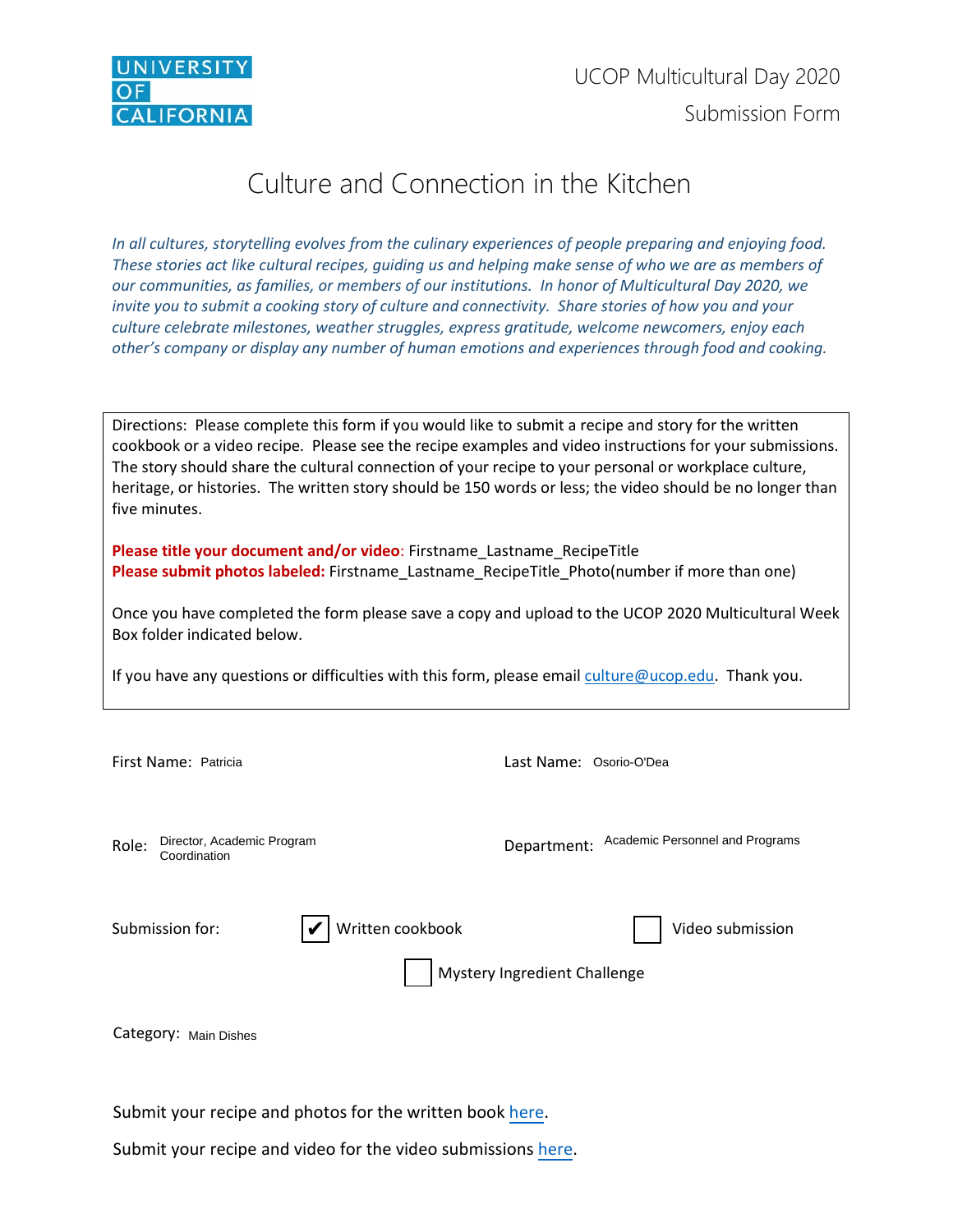

# Culture and Connectivity in the Kitchen UCOP Multicultural Day 2020 Submission Form

Recipe

(please complete the sections with "\*" for both written and video submissions)

\*Recipe name: Empanadas de queso (Cheese Empanadas) - Chile

\*Recipe ingredients

3 cups flour plus an additional .25 cups to flour the work surface

- 1/4 teaspoon baking powder
- 1.5 cups of hot water (hot enough to melt butter/shortening)
- 2 tablespoons vegetable shortening

3 tablespoons salted butter 1/2 teaspoon salt

Filling: 3 cups grated cheese, ideally Monterey Jack, Cheddar/Jack or Colby/Jack

Vegetable oil, enough to fill a saute pan to 1 inch (about 2.5 cups for a 9 inch pan)

#### \*Recipe instructions

In a large mixing bowl, combine the flour and baking powder, set aside.

Heat the water (not to boil). To the hot water add the salt, butter and shortening, mix well until ingredients melted and fully integrated.

Pour the flour mixture into a standing mixer bowl, with the dough hook attachment in place. If you don't have a standing mixer, you can mix with your hands or a large spoon. Once the bowl is secure, pour the water mixture in and mix on low to medium setting until flour thoroughly incorporated and starts forming a ball. You may need to use a scraper to get the flour off the sides of the bowl. Alternatively, pour the water into the flour mixture and use the spoon to blend thoroughly. When the dough forms a ball, cover with enough plastic wrap, securely around the dough, in the original mixing bowl. Set aside for 20-30 minutes.

Prepare a floured clean work surface with about a tablespoon of flour. Remove about a half cup of dough from the bowl and form into a ball. Place onto work surface and use rolling plan to roll out the dough to about a 1/2 to 1/4 inch thick circle. Measure approximately 1/4 cups of shredded cheese, place in middle of the dough and fold the dough up, pulling from the bottom to the top and pressing to close and secure the cheese in place. Tightly "braid" the edge of the dough, all the way around the edge with your fingers or use a pie crust cutter to form a clean edge.

# Connection to my cultural history (150 words or less)

Growing up in the East Bay, my Mom would make Chilean beef (pino) and cheese empanadas, typically for special occasions, including Chilean Independence Day on September 18th which we always celebrated with extended family. It was always a special treat, especially the cheese empanadas, and when she'd make them, I'd be by her side, pitching in to grate the cheese, fill the watching and learning how to cook Chilean food, but the empanadas were always my favorite. I'm happy to share this recipe with you empanadas, and roll out the dough to form each empanada as best I could. I spent a lot of time in the kitchen with Mom as a little girl, and hope you enjoy them as much as I do. Buen provecho!

Patricia Osorio-O'Dea Director, Academic Program Coordination Academic Personnel and Programs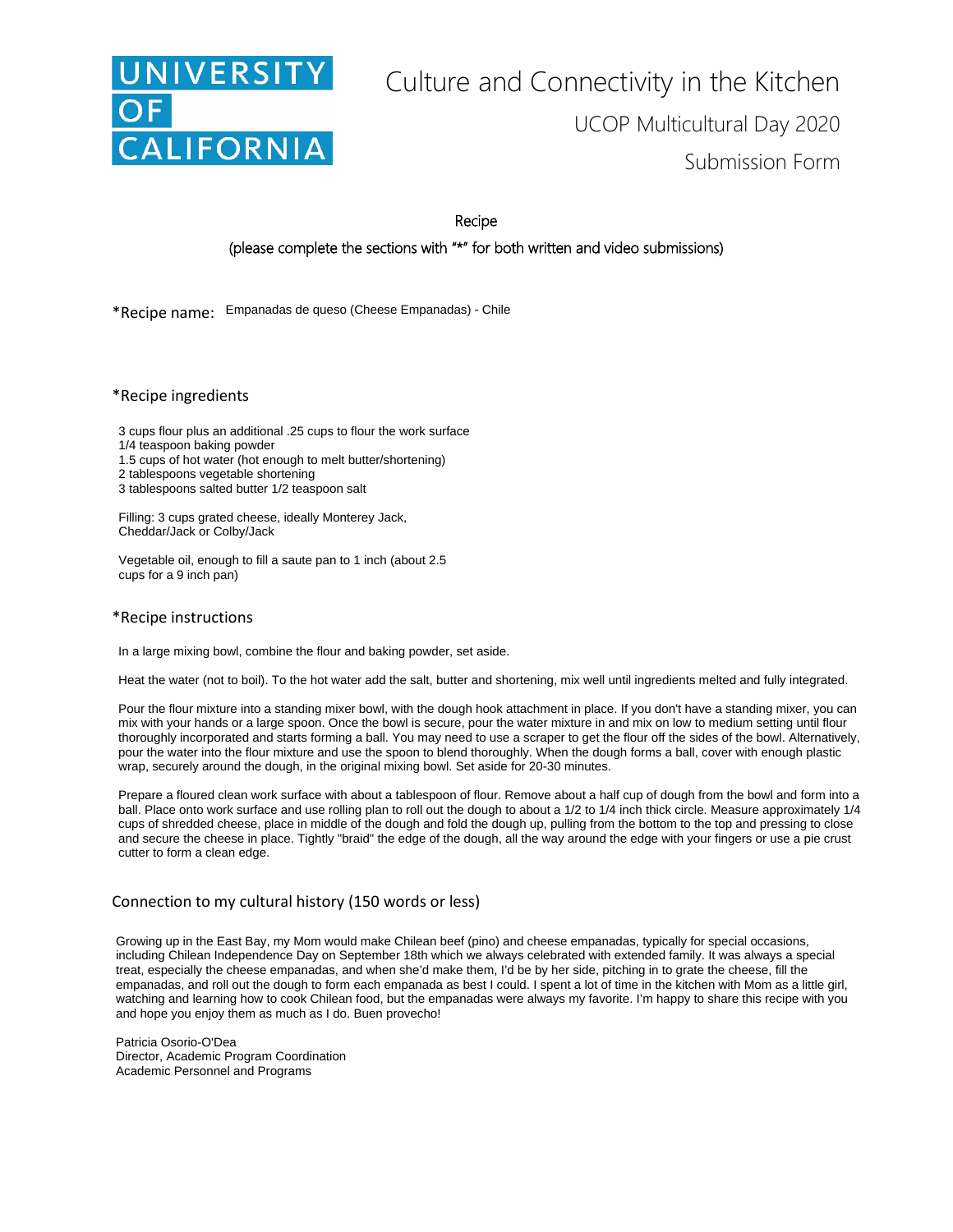

Sample written recipe submission (Main dish)

Recipe name: Pollo en Cazuela (Whole chicken in a pot)

Ingredients

1 whole chicken ½ red pepper, sliced  $\frac{1}{2}$  cup dry white wine (not cooking wine) 2 tbsp oil ½ onion, sliced ½ cup water

<sup>1/2</sup> green pepper, sliced Spices: salt, pepper, fresh garlic, lemon juice, cumin, 1 bay leaf

## **Instructions**

In a bowl, season chicken to taste with the spices. Pour the wine over the chicken and let stand for 2 hours. Remove the chicken from the liquid (reserving liquid) and brown in oil. Add the reserved liquid, water, onion and peppers. Cover and simmer at medium high. Baste chicken with occasionally making sure that the onions and peppers do not burn. When chicken is done (thermometer reading 165 degrees in the thickest part of the chicken), uncover and allow liquid to reduce. Serve with white rice.

## Connection to my cultural history

This is my favorite old-school chicken recipe because it has been passed on from generation to generation. It is an authentic Cuban recipe, one of the few that remains unchanged by its travels from Cuba to America. There were five siblings and my mother would teach each of us how to cook this recipe individually. While we cooked she would share stories of meals she had with her family in Cuba. We would all sit around the kitchen table listening to the stories while the one person cooking took mental notes. It was a way for us to connect with all of our Cuban relatives that we never had the chance to meet.

Francesca Galarraga Organizational Consultant, Culture Engagement, Diversity and Inclusion UCOP Operations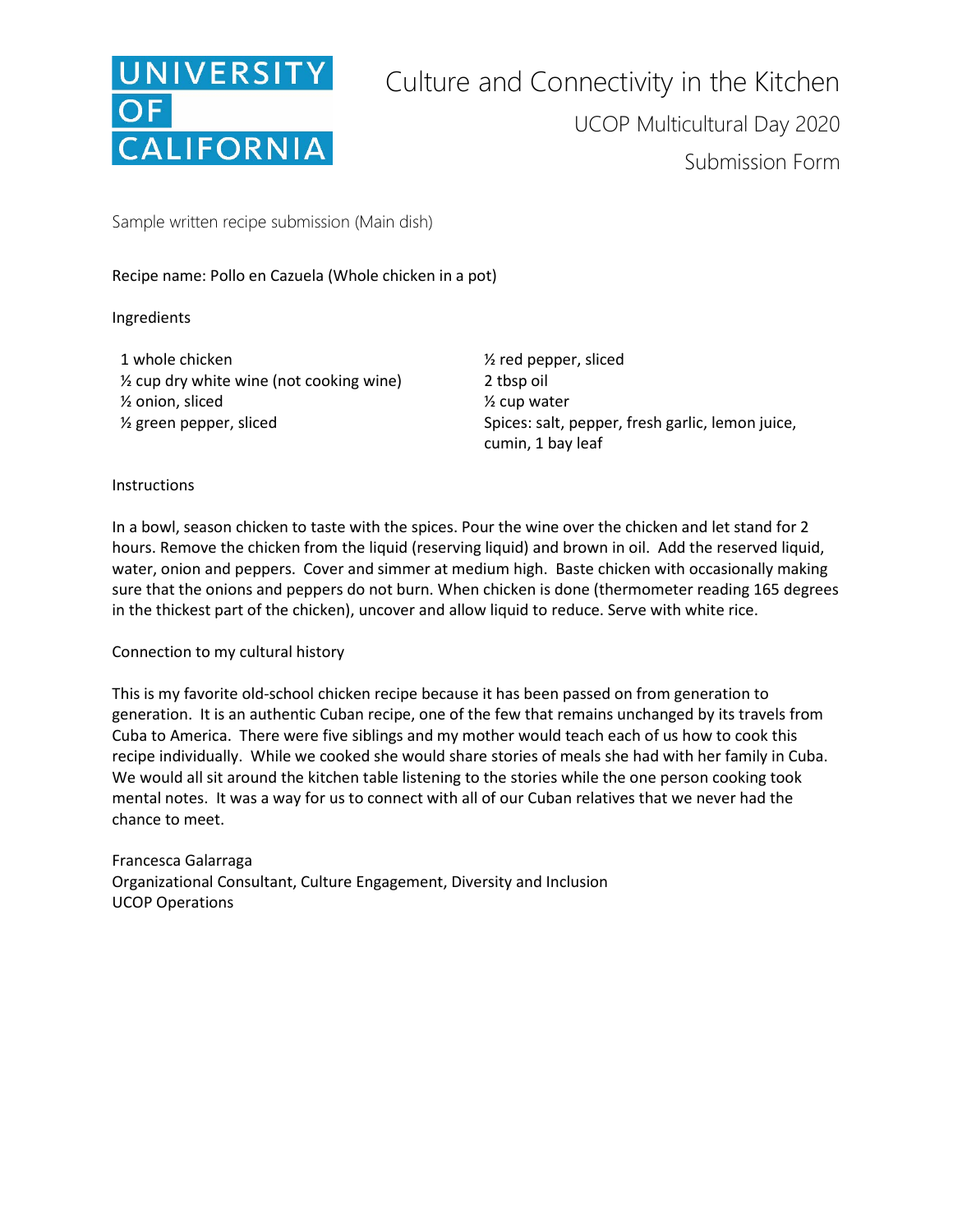

Sample written recipe submission (Food for Thought)

Recipe name: Recipe for happy office buddies

Ingredients

1 dash quiet understanding 1 scoop loyalty 1 smidgen of gossip

1 handful mutual confidence 1 pinch of acceptance 1 truck load of sense of humor

**Instructions** 

Mix mutual confidence and loyalty to create a smooth consistency. Add acceptance and quiet understanding to build strength into the mixture. Sprinkle a smidgen of light-hearted gossip to spice the pot and stir in mass quantities of humor to lighten the brew. Serve with a positive attitude, a hot beverage and anything that can be bought at your favorite bakery.

Connection to my workplace cultural

A friend of mine whose idea of cooking is a drawer full of take-out menus shared her favorite recipe for being successful at work. It was a while ago but I think it still works today.